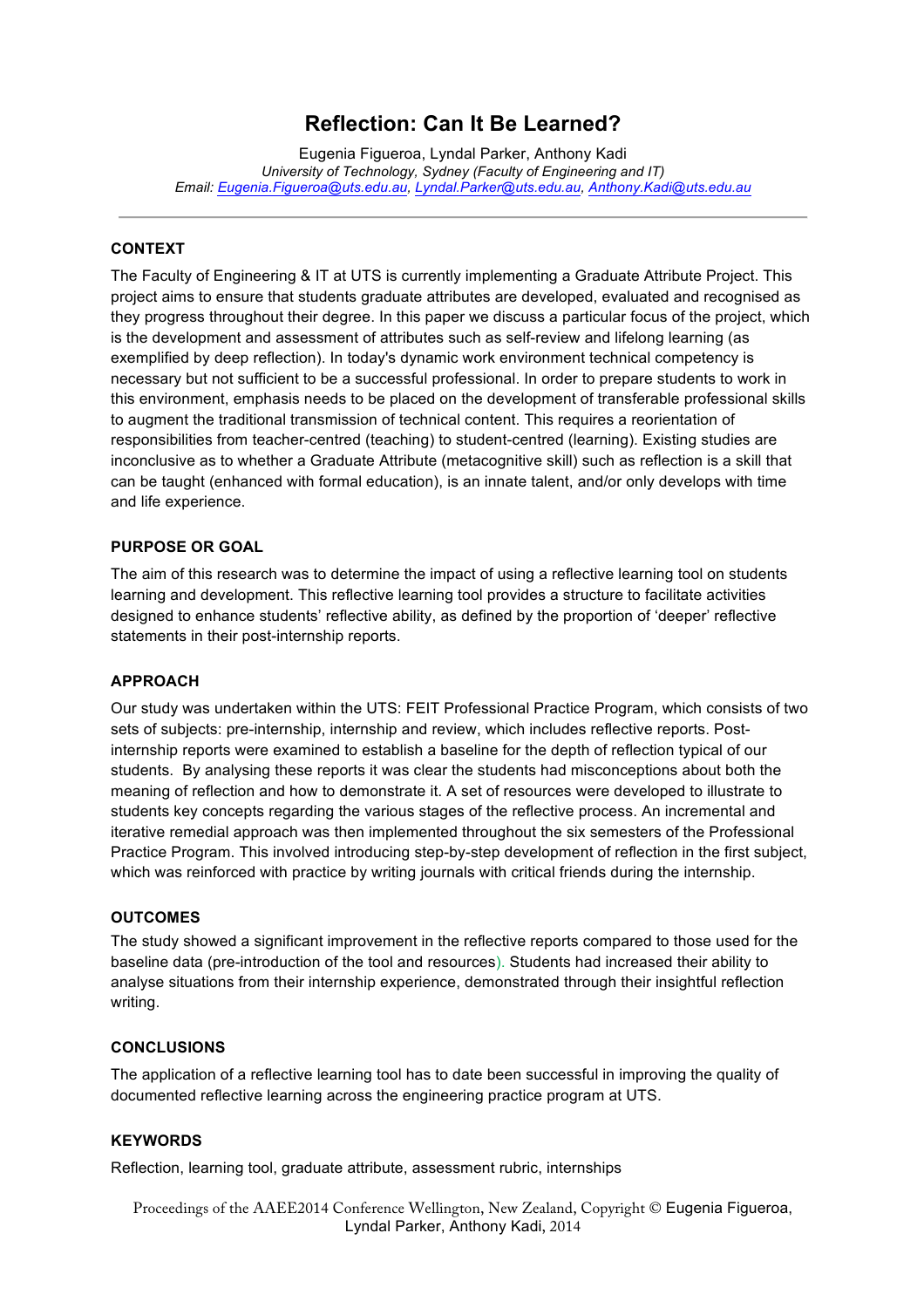### **INTRODUCTION**

In today's dynamic work environment, technical competency is necessary but not sufficient to be a successful professional (Dowling, Carew & Hadgraft, 2012; UTS, 2011). In order to prepare university students to work in this environment, emphasis needs to be placed on the development of transferable professional skills to augment the traditional transmission of technical content. This is greatly assisted by a re-orientation of responsibilities from teacher-centred (teaching) to student-centred (learning) within a graduate attribute framework that includes opportunities for learners to practice skills and receive formative feedback. Existing studies are inconclusive as to whether a metacognitive skill such as reflection can be taught (enhanced with formal education), is an innate talent, and/or only develops with time and life experience, however, we believe that, by providing a framework, the students are to able to increase their awareness of their own learning process.

Gray discuss Kolb's experiential learning cycle, and adapt the work of Jarvis to explain three possible outcomes from potential learning situations (Gray et al., 2004). The first is 'non-learning' – where an individual doesn't learn anything from a particular experience and may end up making the same mistake again. The second is 'non-reflective learning' – where someone may learn something, but without understanding why. In this case the person may not make exactly the same mistake again, but may make a similar mistake in the future. The third possible outcome is 'reflective learning' – in which the learner makes a significant and conscious change in their thinking and behaviour, and is hence unlikely to make the same or even similar mistakes again. There is no doubt that employers would prefer their employees to exhibit reflective learning in the workplace, and this is a skill that we believe should be developed during university studies.

Local students admitted into professional engineering courses at the University of Technology, Sydney (UTS) are required to undertake a Diploma in Engineering Practice involving two twenty-four week industry-based internships. Each internship is bookended by an "Engineering Practice Preview" and an "Engineering Practice Review" subject. In the review subject, students are required to write a reflective report about their experiential learning. Around five years ago, it was observed by staff involved in the Engineering Practice Program (EPP) that students' ability to write reflectively was limited. Their "reflections" were mostly descriptive of their experiences. The authors have been involved in the development of a tool and resources to assist students (and staff) to develop their reflective writing skills. The aim of the research described in this paper is to evaluate the effectiveness of this reflective learning tool (RLT) and its associated resources.

### **BACKGROUND**

The UTS Engineering Practice Program has been operating in its current form since 1998, documented in (Johnston, Taylor & Chappel, 2001). It comprises six subjects, undertaken by students in the following order:

- 1. Engineering Practice Preview 1
- 2. Engineering Experience 1
- 3. Engineering Practice Review 1
- 4. Engineering Practice Preview 2
- 5. Engineering Experience 2
- 6. Engineering Practice Review 2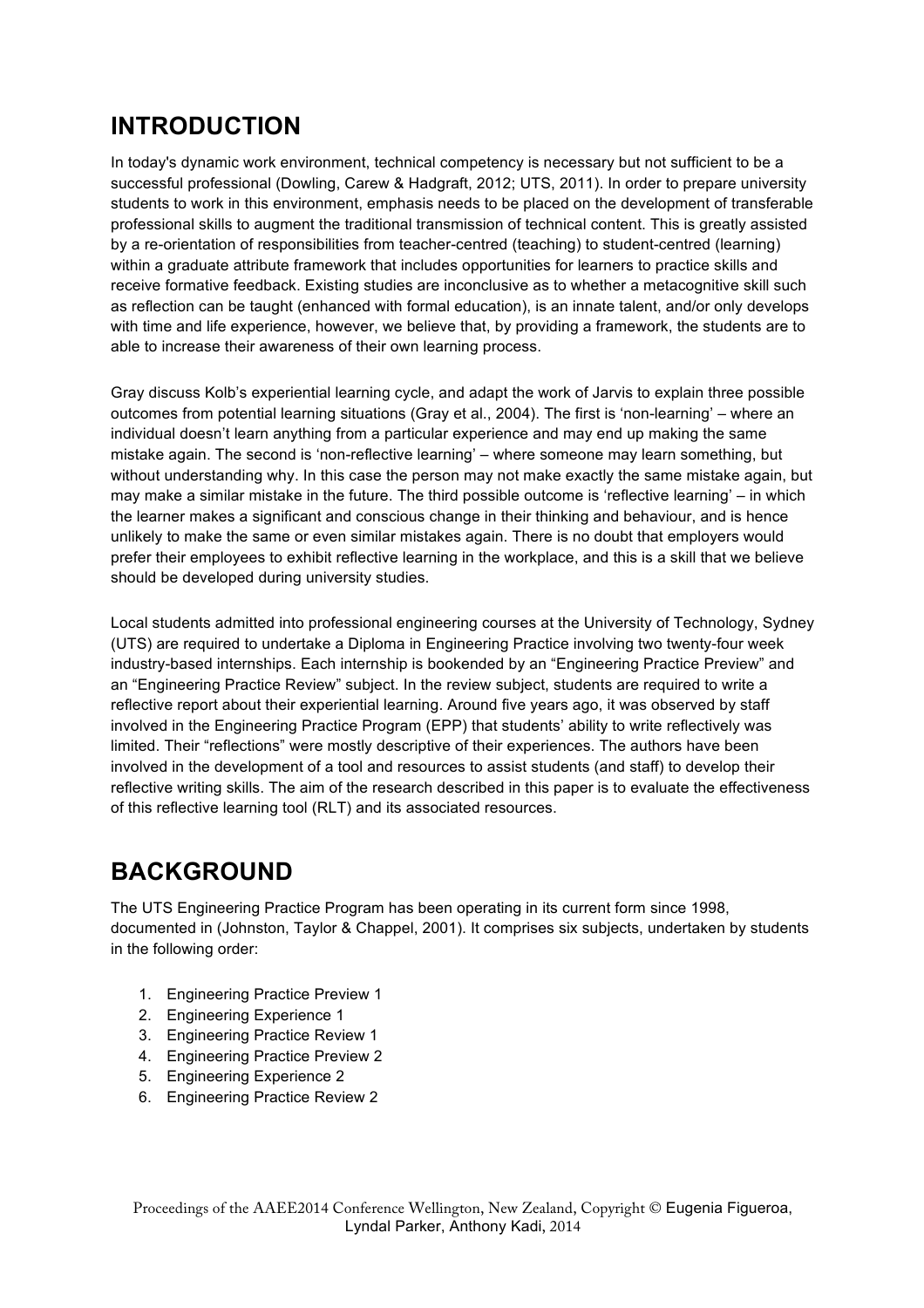In the "preview" subjects, students are prepared for their internship in the semester prior to undertaking their internship. The two main learning outcomes from these subjects are learning the tools to find an internship (resumes, cover letters, job search, interviews) and reflective writing.

In the "experience" subjects, students are employed full-time in industry for a period of twenty-four weeks doing engineering work, and maintain a reflective journal supported by two 'critical friends'.

In the "review" subjects, students write a reflective report and give an oral presentation within a small group of eight fellow students. "Preview" students are also required to attend a "review" presentation session to help them prepare for their experience in industry.

The first internship is critical for students to begin to develop their professional identity and is required to be undertaken around one third of the way through their degree program. Students leave the university to undertake their internship as "recent school leavers" and return as "young developing professionals" (Lindsay et al., 2008), mostly with a changed attitude and approach to learning.

The second internship focuses more on the application of deeper engineering knowledge within their chosen field of practice and usually offers students more responsibility in the workplace.

As described in the introduction, around five years ago the authors recognised that the quality of reflective writing from students in the program was highly variable, and the average was relatively poor. We began by changing the assessment criteria in the subject Engineering Practice Review 2 to clarify the minimum expectations around reflective writing. We also gave students some readings on documenting experiential learning. We soon realised that a more integrated approach was required across the program to obtain more consistent and improved student learning outcomes.

Kolb states "Learners, if they are to be effective, need four different kinds of abilities – concrete experience abilities (CE), reflective observation abilities (RO), abstract conceptualisation abilities (AC), and active experimentation abilities (AE). That is, they must be able to involve themselves fully, openly, and without bias in new experiences (CE). They must be able to reflect on and observe their experiences from many perspectives (RO). They must be able to create concepts that integrate their observations into logically sound theories (AC), and they must be able to use these theories to make decisions and solve problems (AE)." (Kolb, 1984, p. 30). Thus, the process of reflection is an important element to the process of learning, especially in workplace setting, but also more generally.

It has been well established that reflection is an important element of deep learning:

*Biggs describes the process of reflection as indicative of the highest extended abstract level of learning. He maps the SOLO levels against the concepts of deep and surface learning (Marton and Säljö, 1976; Entwistle, 1996) and concludes that reflection is indicative of deep learning and where teaching and learning activities such as reflection are missing that only surface learning can result. (Biggs 1999 in King, 2002)*

Boud (2001) discusses the complex issue of assessing reflective writing and concludes "reflective activities should be distinguished from those graded." (p.7). We agree with this if the purpose of the reflection is about critical self-reflection of one's inner self, resulting in 'perplexity', 'inner discomforts' or 'disorienting dilemmas'. Reflective writing associated with professional practice is somewhat different and deals primarily with a person's *professional* identity, not their *personal* one. We also believe that it is reasonable to try and assess the *process* of reflection more so than the *subject* of the reflection.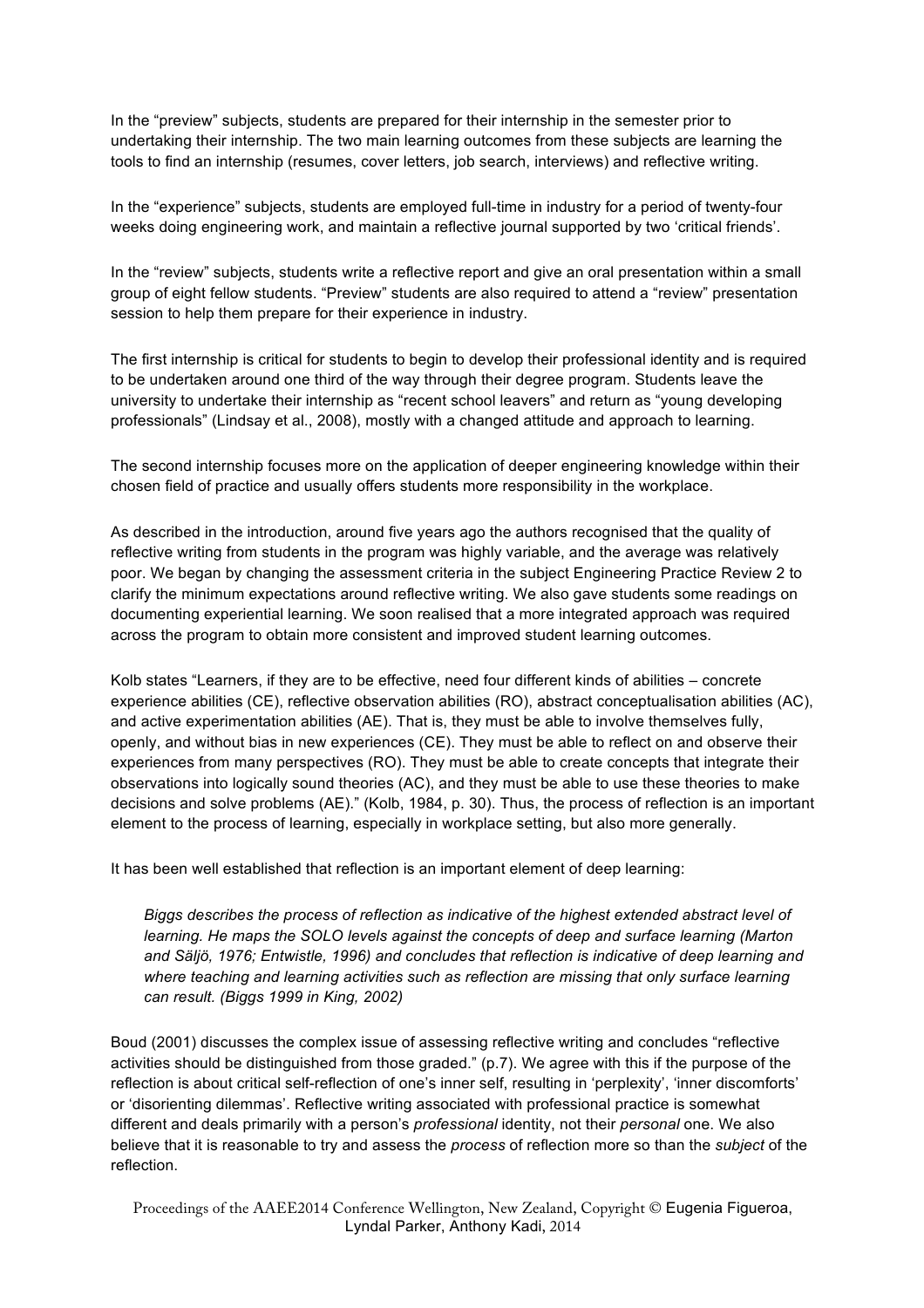But what do we mean when we refer to 'quality of reflective writing'? As Sadler(2009) says "Quality is something I do not know how to define but I recognise it when I see it." Assessable tasks, with multiple, complex assessment criteria, are difficult to assess by multiple assessors across a cohort with reasonable levels of consistency and accuracy. Language, meaning and application of assessment criteria need a shared understanding within a particular context.

Using Bloom's Taxonomy or the SOLO taxonomy or the 5 R's of reflection(Bain et al., 2002), our aim is to move students 'up the scale' – from 'recall', through 'analysis' and towards 'evaluation' (Blooms); from 'pre-structural' to 'extended abstract' (SOLO); from 'reporting and responding' to 'reconstructing' (5 R's). In its simplest form, this is what we mean by "improving the quality of the reflective writing."

We developed a reflective learning tool based on Kolb's experiential learning cycle to provide the students with a framework to assist with the process of documenting experiential learning.

### **METHODOLOGY**

#### **Framing reflective learning**

We believe that 'documented reflective learning' has two main components – the 'content' and the 'process'. The *content* is the topic or subject of the reflective learning, such as "yesterday I was involved in an incident at work that led to an argument between me and my co-worker about the design of a retaining wall" – in this case the 'topic' could be the application of theory to design of a retaining wall, or perhaps conflict resolution in a professional practice context. The *process* is the steps taken to document the learning in a logical, clear and concise way that demonstrates (has evidence of) meaningful analysis, abstraction and implications for future practice.

Our assertion is that this division of components can be used to guide students to improve their documented reflective learning, and can also assist in its assessment. Although the 'content' has different meanings and significance for individual learners, we guide students to choose non-trivial content such that it has relevance to their development as a professional engineer (Table 1: B2). For example, the content could be related to one of the Australian Engineering Competency Standards published by Engineers Australia, and/or a University's published set of Graduate Attributes. Hence 'relevance to professional engineering practice' is one of the assessment criteria.

The 'process' can be developed and assessed, based on evidence and quality of each stage of Kolb's experiential learning cycle (see Table 1:A1-A4). It can be taught to students based on the above. That is, students can be guided about 'relevance', 'non-triviality', application of the structure of Kolb's experiential learning cycle, and the meaning of each stage. Students can learn this through a variety of means, such as guided instruction, learning by variation, and from peer and staff feedback when supported by robust assessment criteria.

#### **Learning Resources**

Based on the above, we have developed a set of learning resources on documented reflective learning which are given to students in the various subjects within the program, as well as a set of assessment criteria that are applied to student work. The learning resources in each subject are different; however they are designed around the same common framework described above. A sample from the first subject in the program and the assessment criteria are provided in Appendix A and B respectively.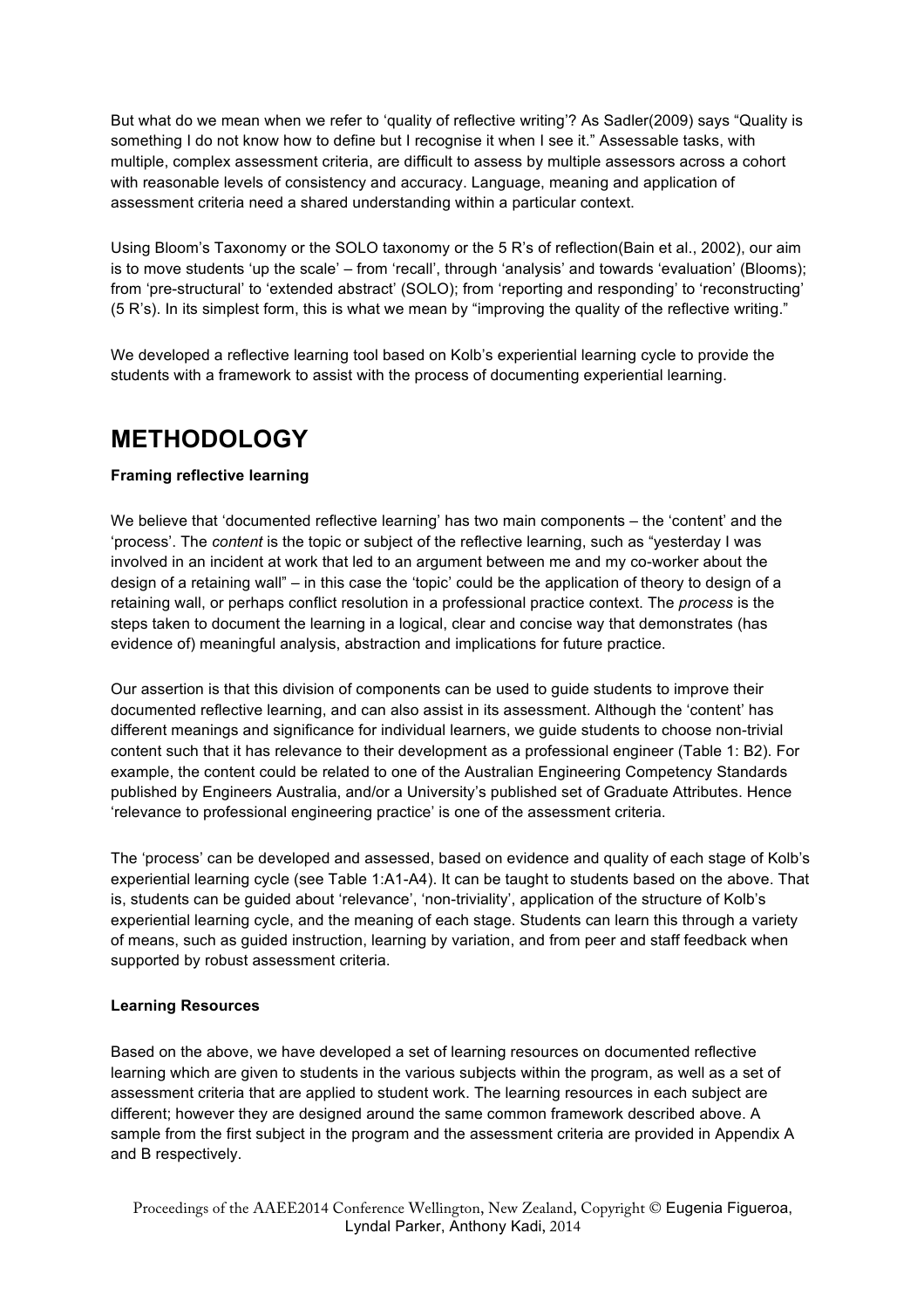#### **Table 1: Framework for the reflective tool**

| Criterion                                                                                                                                         |                                                                                                                                                                                                                                                                                                                                                                                    |
|---------------------------------------------------------------------------------------------------------------------------------------------------|------------------------------------------------------------------------------------------------------------------------------------------------------------------------------------------------------------------------------------------------------------------------------------------------------------------------------------------------------------------------------------|
| A1. Concrete Experience (CE)<br>stage is complete and concise                                                                                     | Concrete Experience stage is complete and concise. It must<br>describe an event (or series of linked or similar events) and the<br>outcome. It must have enough detail to describe the<br>circumstances (when, where, who [including own role], what<br>happened) but should be no more than around 200 words                                                                      |
| A2. Reflective Observation (RO)<br>stage is evaluative or concluding                                                                              | Complete analysis of the event and roles that contributed to the<br>outcome and the formation of a (specific) hypothesis. (i.e.,<br>reasons and a conclusion as to WHY the outcome occurred).<br>Identification of all significant contributing factors (self and other),<br>and causal relationships. Where possible, link to theory on that<br>topic.                            |
| A3. Abstract Conceptualisation<br>(AC) stage is appropriately broad                                                                               | A generalised conclusion is stated which allows the lesson(s)<br>learnt to be applied to a broad range of related situations, but not<br>so broad as to be a "motherhood statement". Although<br>generalised, the conclusion must still refer to other specific<br>situations. What you have learned needs to be clearly stated.                                                   |
| A4. Active Experimentation (AE)<br>stage is specific and appropriate                                                                              | A plan for specific future action (i.e. set of specific steps to be<br>taken) that will test the generalised conclusion in a broad range of<br>related situations.                                                                                                                                                                                                                 |
| B1. All 4 stages are present,<br>balanced and in the correct order                                                                                | 4 stages are clearly evident and in the order:<br>1. Concrete Experience<br>2. Reflective Observation<br>3. Abstract Conceptualisation<br>4. Active Experimentation<br>There is a good balance of discussion across all of the 4 stages.                                                                                                                                           |
| B2. Reflection provides deep<br>insight into a non-trivial, relevant<br>issue                                                                     | The reflection is highly relevant to one of the competencies of the<br>Engineers Australia Stage 2 standard and/or graduate attributes<br>and/or subject/program objectives; AND The reflection provides a<br>clear understanding of broader lessons learnt from a significant<br>experience                                                                                       |
| B3. Demonstration of reflective<br>learning through clear, concise<br>and logical articulation. (How<br>does this reflection "hang<br>together?") | The experience described is specific with details about what,<br>when, where and who. Conclusion is based on the specifics of the<br>experience. Abstract conceptualisation is appropriate for the<br>experience. Plan for future action is specific to the broader<br>lessons extracted. Good linkages between sentences and<br>paragraphs; good flow; clear, concise expression. |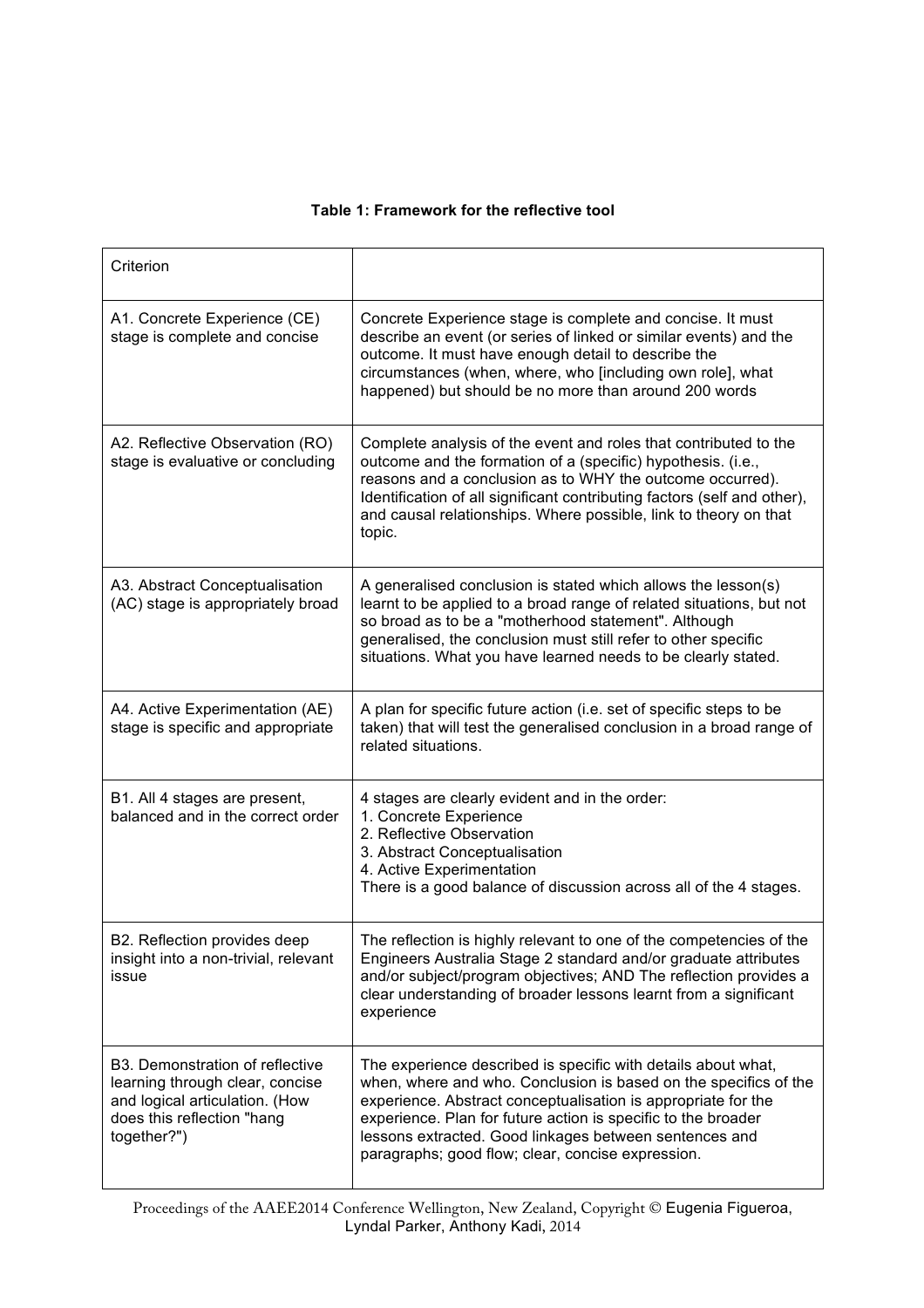#### **Implementation within the program**

The Engineering Practice Program at UTS involves about seven hundred students being on a twentyfour week internship in each calendar year. The 'preview' and 'review' subjects that bookend each work placement involve relatively large student cohorts. We have gradually been making changes throughout the program in a more "evolutionary" than "revolutionary" way. This includes changes to curriculum, assessment tasks, resources, tutor support and staff development. Here is a brief summary of the major changes in each of the six subjects in the program:

- 48121 Engineering Practice Preview 1 resources have been produced to help students with reflective writing, including a lecture and tutorial. A new assessment task has been added - an online reflective learning journal is created and involves the completion of three entries during the semester – one is peer assessed during a tutorial session to engage students in the assessment criteria; all three are staff assessed with detailed feedback provided to allow students to improve their next entry. Students are informed that this journal will be used in the next subject.
- 48110 Engineering Experience 1 an online learning journal is maintained by each student during their work placement. Students are put into groups of three 'critical friends' who peer assess each other's work once every two weeks during their twenty-four week placement. This is periodically checked by staff and comments made online. A minimum standard is required to enable students to "pass" their placement. This journal becomes the 'raw material' that students use in the preparation of their major report in the next subject.
- 48122 Engineering Practice Review 1 students must write a comprehensive report about their first internship and give a presentation to a small group of eight students. Parts of these assessment tasks require reflective writing to a minimum standard. A significant proportion of students are required to resubmit their report and/or redo their presentation and/or fail the subject for not meeting the minimum standard.
- 48141 Engineering Practice Preview 2 an interactive module is delivered that further explores the notion of professional reflective practice. Students maintain a weekly reflective learning journal that is an assessable task.
- 48130 Engineering Experience 2 as per 48110
- 48142 Engineering Practice Review 2 resources provided to further assist students with developing professional reflective practice and documentation. This is applied to a comprehensive internship report and the completion of three engineering competency claims in the format required by Engineers Australia for the process for CPEng (Chartered Professional Engineer). A tutorial session helps students to identify if they have met the required minimum standard and an opportunity to resubmit with a small marks penalty is available.

Over a period of several semesters, the staff in the program began to observe significant improvements in the quality of the students' reflective writing. The logical next step was to try to quantify and define this quality improvement.

#### **Sampling method**

A number of sample reports were chosen from the subject 48122 EPR1 in semesters prior to changes being made and also from post-change semesters. Reports were chosen on the basis of being close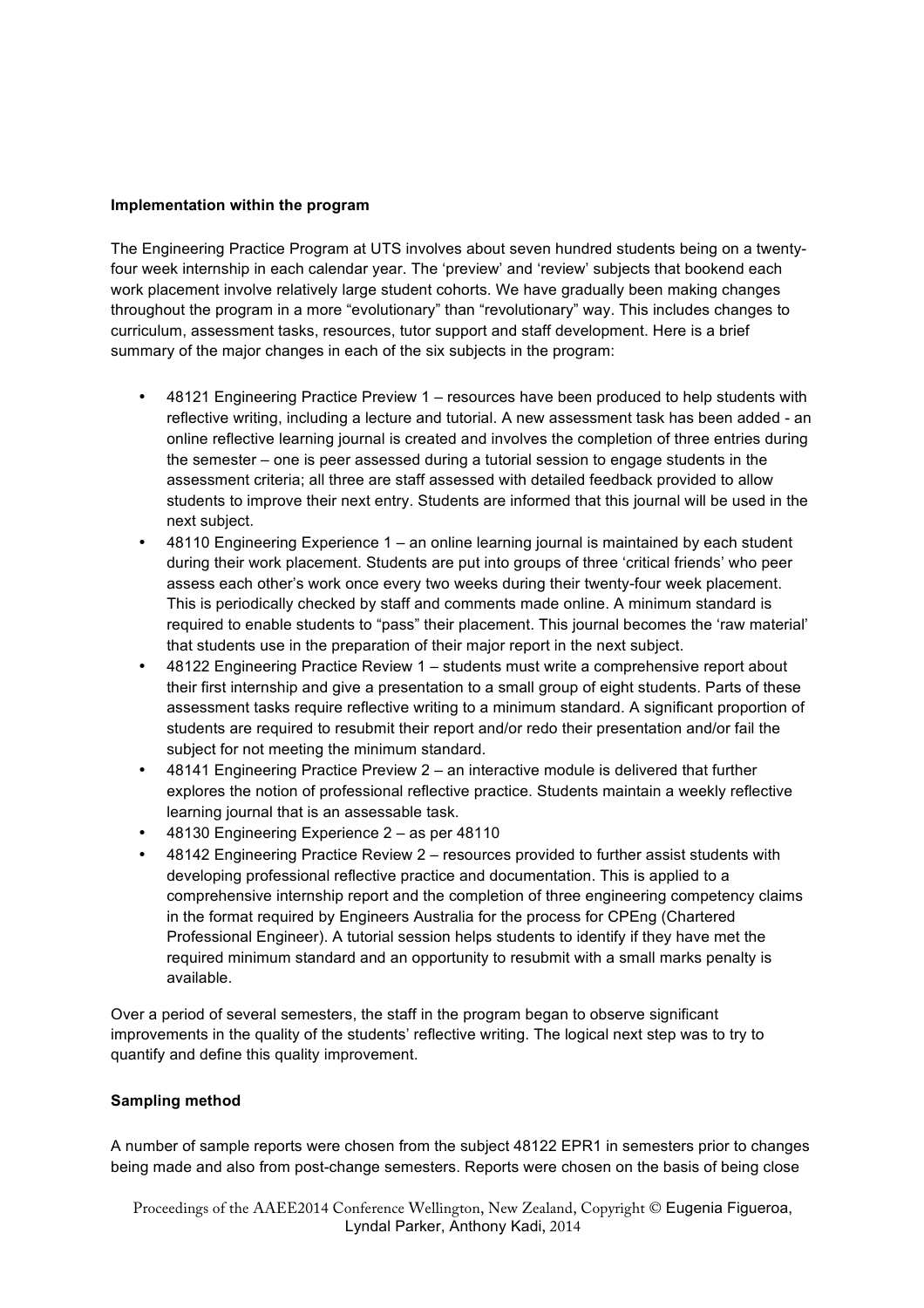to the average mark from all combined semesters of each sampling group. Passages from each report were chosen where students had labelled that they were addressing the report assessment criteria of "documented reflective learning".

## **RESULTS**

Here is an example of a section from an EPR1 report that was written prior to the introduction of the reflective learning tool

*I had learnt AutoCAD, a most commonly used engineering computer drafting program, from TAFE and used it for a short period of time before joining the company as a civil/structural drafter. However I was required to acquire Microstation, similar to AutoCAD, for civil and structural drafting tasks such as 3d modelling and structural detailing. At the beginning I found it very difficult to get used to the new terminologies and user operation, even though the company provided some short training courses. I was required to learn it through other means, such as reading the program manuals, searching for online tutorials and resorting assistance from other senior level drafters and designers. By now I have been using Microstation for nearly five years and found that it is very efficient and powerful tool for creating drawings with well presentation.* 

*From some practice, I had developed reflective learning methods on how to learn Microstation as a new program, in the same way of learning any other computer program. First of all, I got myself familiar with the terminologies and interface of Microstation. In this way I could easily adopt some*  existing knowledge in facilitating the learning process. Furthermore, I started to use it for some *simple tasks including text editing from mark-ups, simple shape drafting and navigation. After I got more familiar and confident with the simple functions, I progressed myself to more complex tasks such as 3d objects, preference setting and some advanced program configurations. During the time, it would be inevitable to be confusing. One of the senior CAD designers had been very helpful to mentor me through some difficult stages. In the later stage I was able to practise the program on real world project. From then, I was able to understand industrial CAD standards and job requirements so as to fully utilise the program for better work.*

In this sample, although the 'content' is relevant and a valid learning experience, most of the writing is descriptive, and qualifies predominantly as the 'concrete experience (CE)' stage. There is one sentence in paragraph 1, starting "At the beginning, I found …" which could be considered as 'reflective observation (RO)'. There is a glimmer of 'abstract conceptualisation (AC)' at the beginning of the second paragraph, however, this is largely a 'motherhood' statement and too general. Because the reflective observation and abstract conceptualisation sections are far too short and incomplete, there is no foundation for any active experimentation (AE), which is absent in this example. There is, therefore, no real 'documented reflective learning' in this example.

In contrast to the above, here is an 'average' sample from a report written after the introduction of the reflective learning tool:

In one instance during my apprenticeship I was working in Southampton, UK on a 100ft racing *yacht. I was becoming more confident of my abilities. Often when asking a question about procedure, I would agree with the answer and sometimes suggest an improvement which was accepted. I then began to see fit that I make assumptions and decisions of my own accord. During this time, I was installing a large piece of fit out onto the foredeck of the yacht, which was due to go racing the next morning. It was a warmer than a usual day as I mixed the appropriate glue and set myself up to glue in the component. Unbeknown to me this particular glue was very*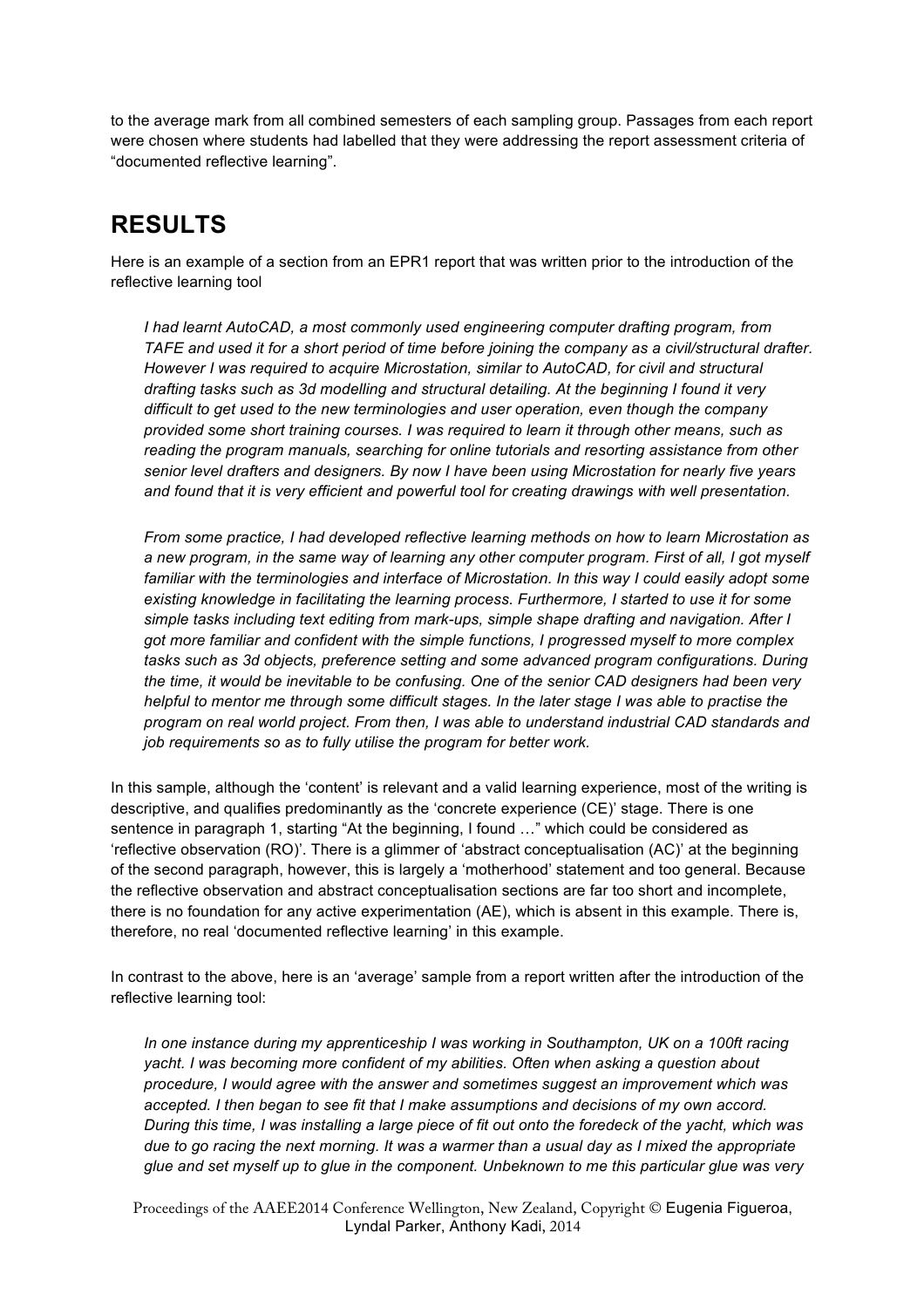*sensitive to heat and as I was gluing in the component, the glue cured and the component was not properly aligned. To rectify this, I was forced to spend all night removing the glued in component and re-install it in the cool hours of the morning, ready for racing the next day.*

In reflection, I had become confident of my abilities and tried to solve a problem by myself, *possibly seeking praise from my superiors. The net result for my actions was a mistake, albeit rectifiable, which was certainly more frowned upon than the first option which was to clarify my proposed actions with a more experienced member of the team.*

*I learnt that we cannot become complacent with our abilities.*

*In future workplace scenarios I will be more inclined to seek a second opinion if I am at all in doubt. This option is highly beneficial as the worst case scenario is agreement and a small amount of extra time. There is also a high chance the more experienced person will be able to suggest a change, however minute, that may increase efficiency or economy which is extremely important in engineering.*

In this second example of documented reflected learning, we can clearly see the 4 stages of Kolb's experiential learning cycle – each of the stages has been allocated its own paragraph. The RO stage provides an analysis of the contributing factors (Table 1, criterion A2). Although the AC stage is rather brief, it provides a generalised conclusion. The AE stage could be a bit more detailed but overall, is reasonably good. All in all, this example of documented reflective learning is complete and much better than the previous one.

This second example is typical of an 'average' level submission that we are now consistently seeing in the program. Prior to the introduction of the reflective learning tool, there was the occasional example of excellent reflective writing – outstanding students usually produce excellent work. However, since the implementation and continuous reinforcement of the reflective learning framework, not only has the 'average' improved, but we are seeing a significantly larger proportion of excellent submissions.

#### **Further Work**

The above provides strong anecdotal evidence of improvements in quality of the reflective writing. Our next step is to develop a reliable and robust rubric that can be used by tutors and students across the program. We have begun to do this through the use of SPARK(Gardner & Willey, 2009) and various benchmarking exercises. At the time of writing, we have seen evidence of Sadler's anomalies (Sadler, 2009) in assessment and are working to improve the reliability of the rubric. One of the difficulties of this is that we have tried to implement an analytic rubric with some holistic judgment.

### **Conclusion**

Evidence presented has demonstrated that the application of a reflective learning tool has, to date, been successful in improving the quality of documented reflective learning across the engineering practice program at UTS. Assessment of reflective learning has focused predominantly on the *process* of completing Kolb's experiential learning cycle and not so much the *content* of the reflection. We believe that the next step is to develop a shared understanding of the assessment criteria in order to improve the accuracy and robustness of the rubric.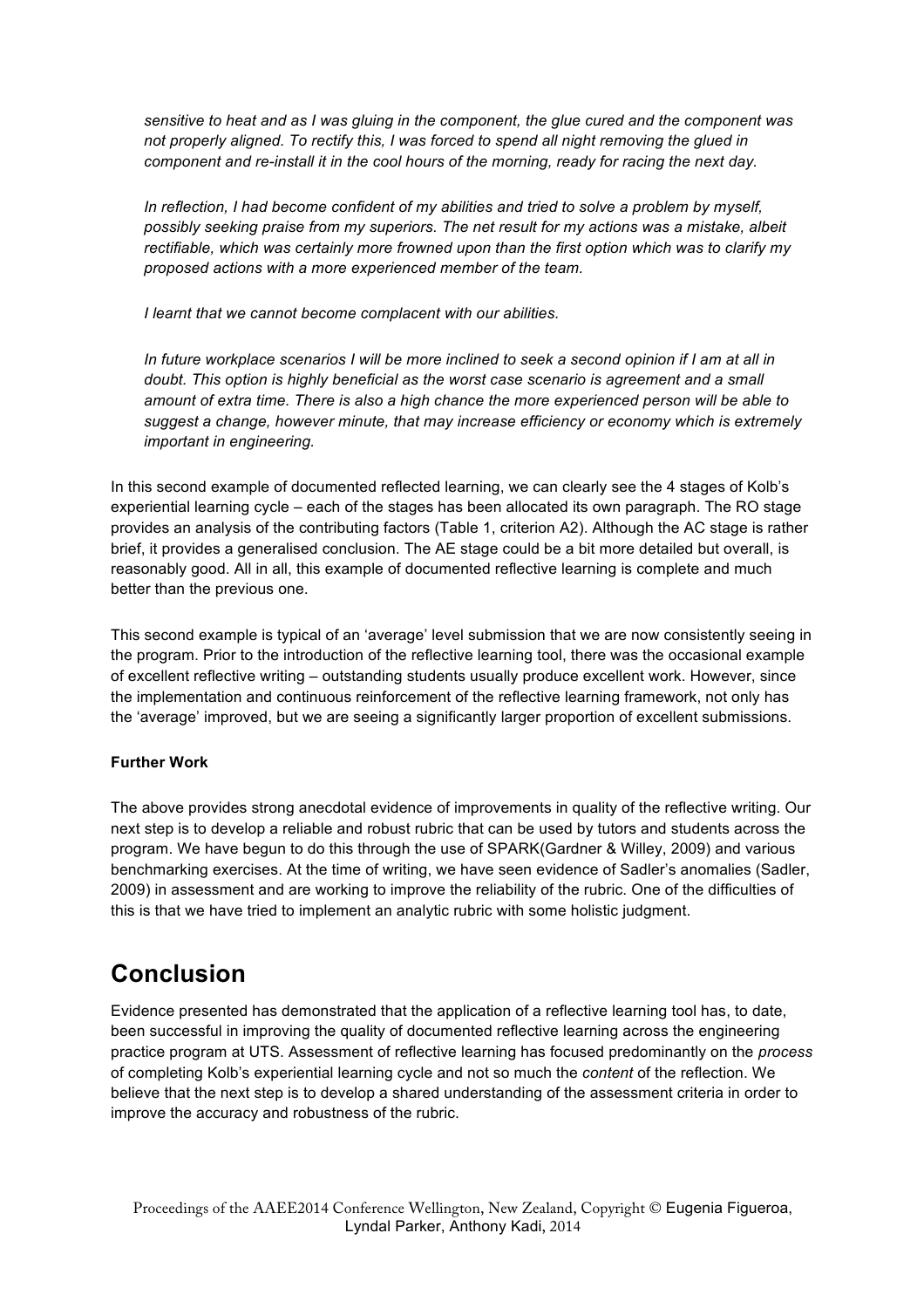# **Documented Reflective Learning – A "how-to" Guide**